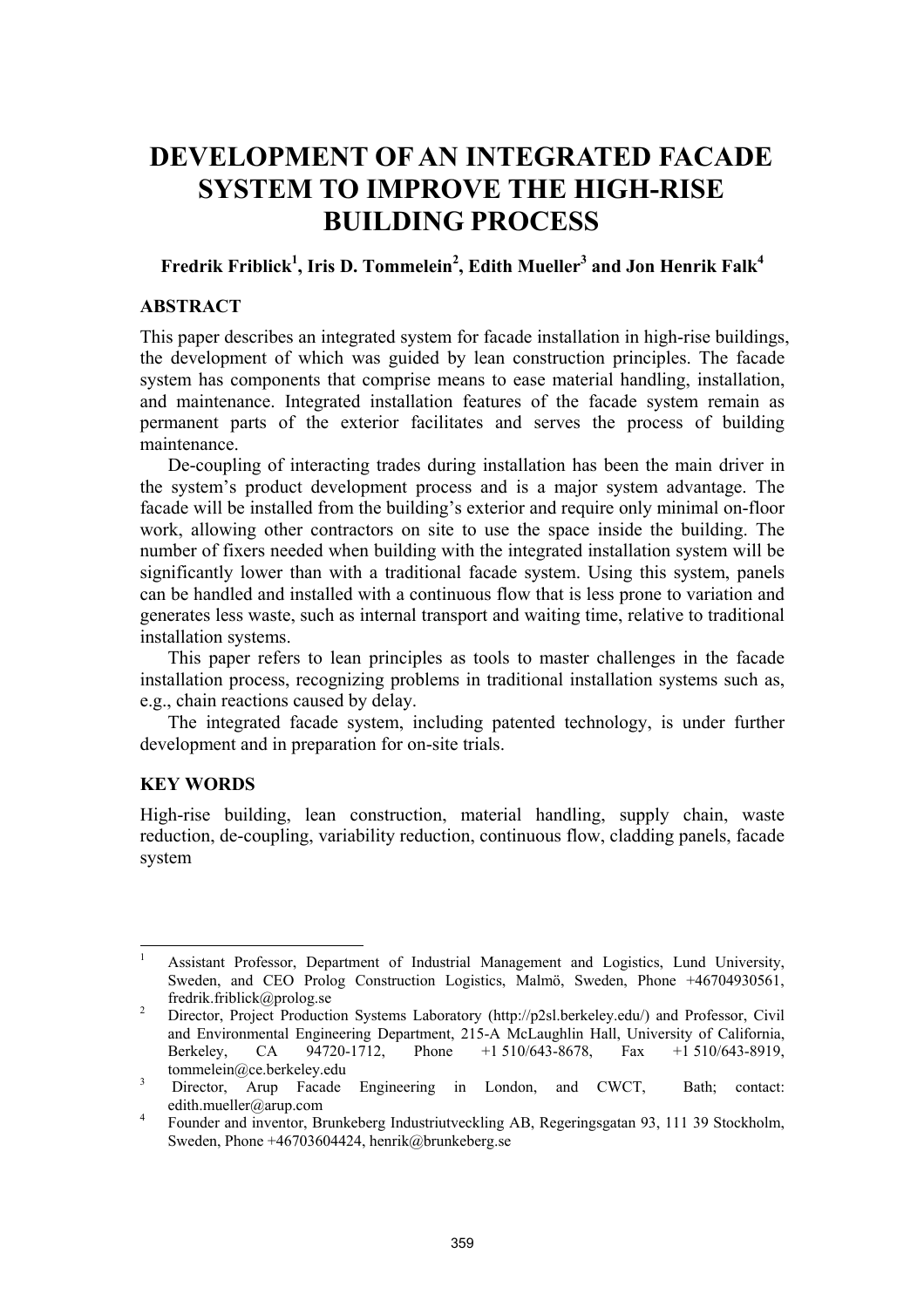## **INTRODUCTION**

Installation of glass facades in high-rise buildings can be problematic, e.g., as a result of chain reactions caused by unpredictable availability of cranes and lifts, materials damage, trade interference, and weather, depending on the building site's location (Tommelein and Beeche 2001, Eisele and Kloft 2003).

 Lean construction aims to optimize the building process as a whole, in order to create customer value (Alarcon 1997, Howell 1999) while at the same time promoting flow and reducing waste (i.e., not letting activities take place that do not create value). Taichii Ohno defined 7 types of waste: (1) defects in products, (2) overproduction, (3) inventories, (4) unnecessary processing, (5) unnecessary movement of people, (6) unnecessary transports and (7) waiting. Waste is a failure to meet the customers' unique requirements. It stems from: "*an activity that uses resources without creating any value for the customer and added design of goods and services that fail to meet customer needs"* (Womack and Jones 1996). Literature reveals plenty of evidence of waste in construction (Koskela 1992, Forsberg and Saukkoriipi 2007).

According to facade contractors, coordinating the facade installation with other contractors' activities is a challenge. Uncertainty about when or where trades will work aggravates the circumstances. Also, it is a challenge for contractors to define and communicate their needs to their suppliers and subcontractors (Friblick 2001). Sacks and Goldin (2007) showed that fluctuations in the number of workers from subcontractors are common in construction projects. Howell et al. (1993) recommend that one step towards improving system performance is to *de-couple* phases of work so that each can be performed independently of others. Synchronizing steps aiming for continuous flow, investigating whether all steps are needed and if planned contractor is the one best suited to perform the task are aspects of work structuring (Ballard and Tommelein 1999, Tsao and Tommelein 2001).

De-coupling means that specific activities are lifted out from the *Parade of Trades* (Tommelein et al. 1999) in the building process. The *Parade of Trades* describes a process with activities that immediately follow one another, and where the successor depends on the output of its predecessor (Tommelein et al. 1999). When activities depend on predecessor activities specified with a finish-to-start relationship, the successor cannot be carried out before its predecessor(s) is (are) completed (Goldratt 1997). If one specific contractor has not finished their contractually specified work, the result might be that the building process has to be put on hold, discussed by Crichton 1966. An interviewed site manager says that: *"The largest risk of delays in our facade installation projects are caused by other trades interfering with our installation work."*

Problems like these can be reduced by de-coupling the facade installation from other construction work, while at the same time reducing variability and waste (e.g., internal transport and waiting time), resulting in continuous flow for installation work.

This paper explores in more detail the typical issues related to the installation of unitized curtain walling and how to overcome these using Lean Construction.

#### **TRADITIONAL FACADE SYSTEMS FOR HIGH-RISE BUILDINGS**

The installation of cladding for high-rise buildings is typically contracted out to a fabricator who in turn subcontracts out the installation of the facade (e.g., Tommelein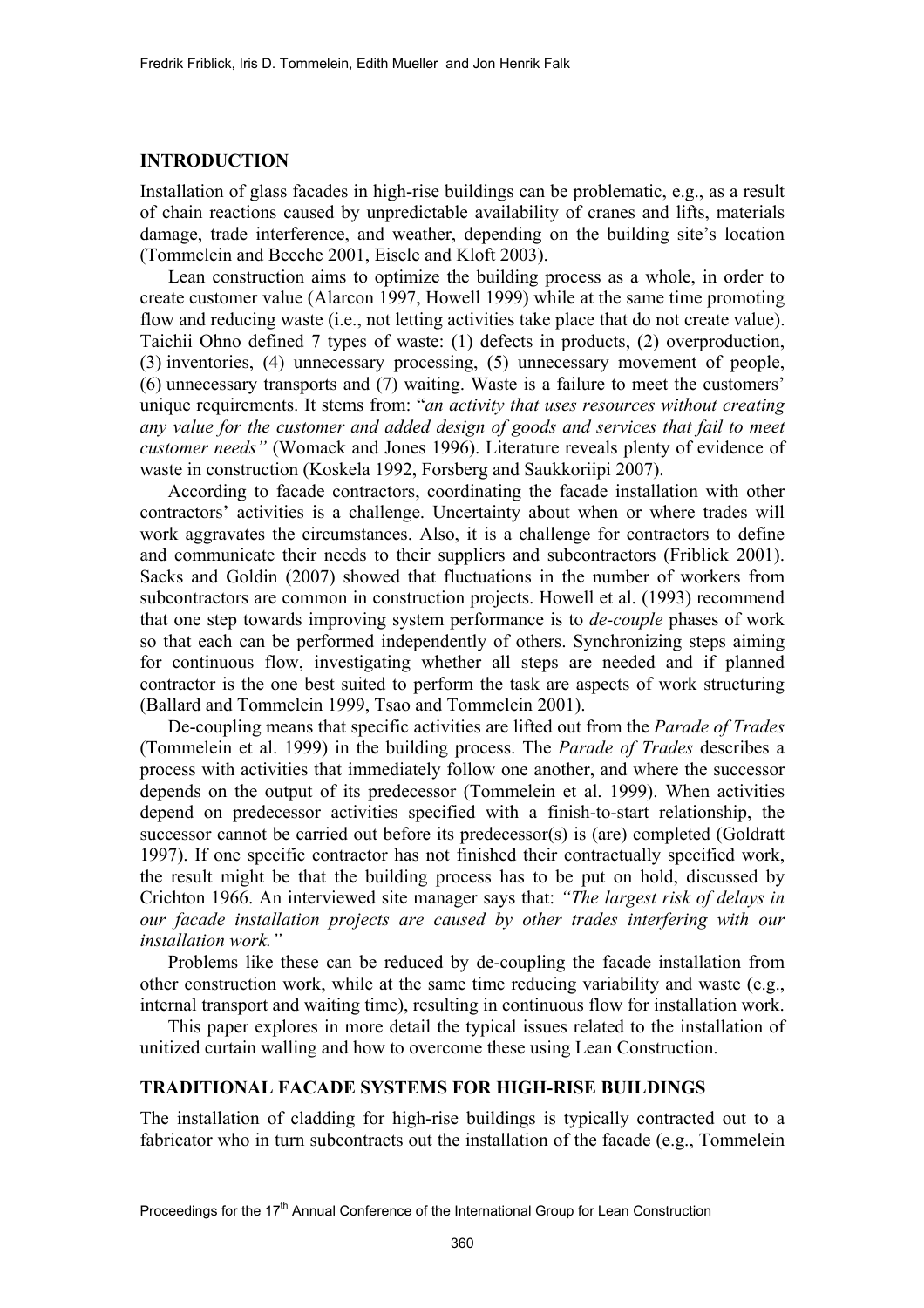and Beeche 2001). Traditionally, curtain wall panels are installed using a material hoist and some kind of lift. Critical resources are vertical transportation, such as tower cranes and main goods lifts, used by the different contractors of the project. These resources and their characteristics with regard to Lean Construction principles are described by the Construction Indices model as follows. Figure 1 presents a model that identifies five *High-rise building constructions Condition Indices*  $(C_{in})$ :



**Ci1** – MATERIAL SUPPLY: refers to the conditions allowing efficient material supply and the construction supply chain.

**Ci2** – MATERIAL HANDLING: describes the conditions for performing value-adding activities within the confines of the construction site (internal transportation, offloading, handling, and staging of construction material).

**Ci3** – VERTICAL TRANSPORT: refers to challenges connected to constrained resources for vertical transportation.

**Ci4** – ON-FLOOR ACTIVITIES: refers to the efforts to master challenges of uncertainty, e.g., not knowing exactly when a trade will perform their work and the challenges of staging material, e.g., on-floor staging of facade elements.

**Ci5** - INSTALLATION: refers to the fixers' process installing the elements.

Figure 1: High-Rise Building Construction Condition Indices  $(C_{in})$ 

Unitized facade panels are transported on pallets depending on size. These pallets are traditionally off-loaded from the delivery truck by crane and then lifted to the floor where the panels will be installed (Tommelein and Beeche 2001). The crane lifting pallets off the truck is critical as for  $C_{i2}$  as well as  $C_{i1}$ ; waiting time for trucks and tower crane generates waste and substantial costs. "*Transport of frames is the most critical element of managing a project. If the PM gets it wrong, the job always ends up losing money*" says an experienced facade expert (Scicluna 2009). The lifting itself is a critical Ci3-activity; it calls for coordination of use of the tower crane. *"Any builder welcomes the chance of having his building less relying on the crane time. Down-time of crane time can cause havoc on a building programme.*" (Scicluna 2009)



Figure 2: Work Flow for A Traditional Facade System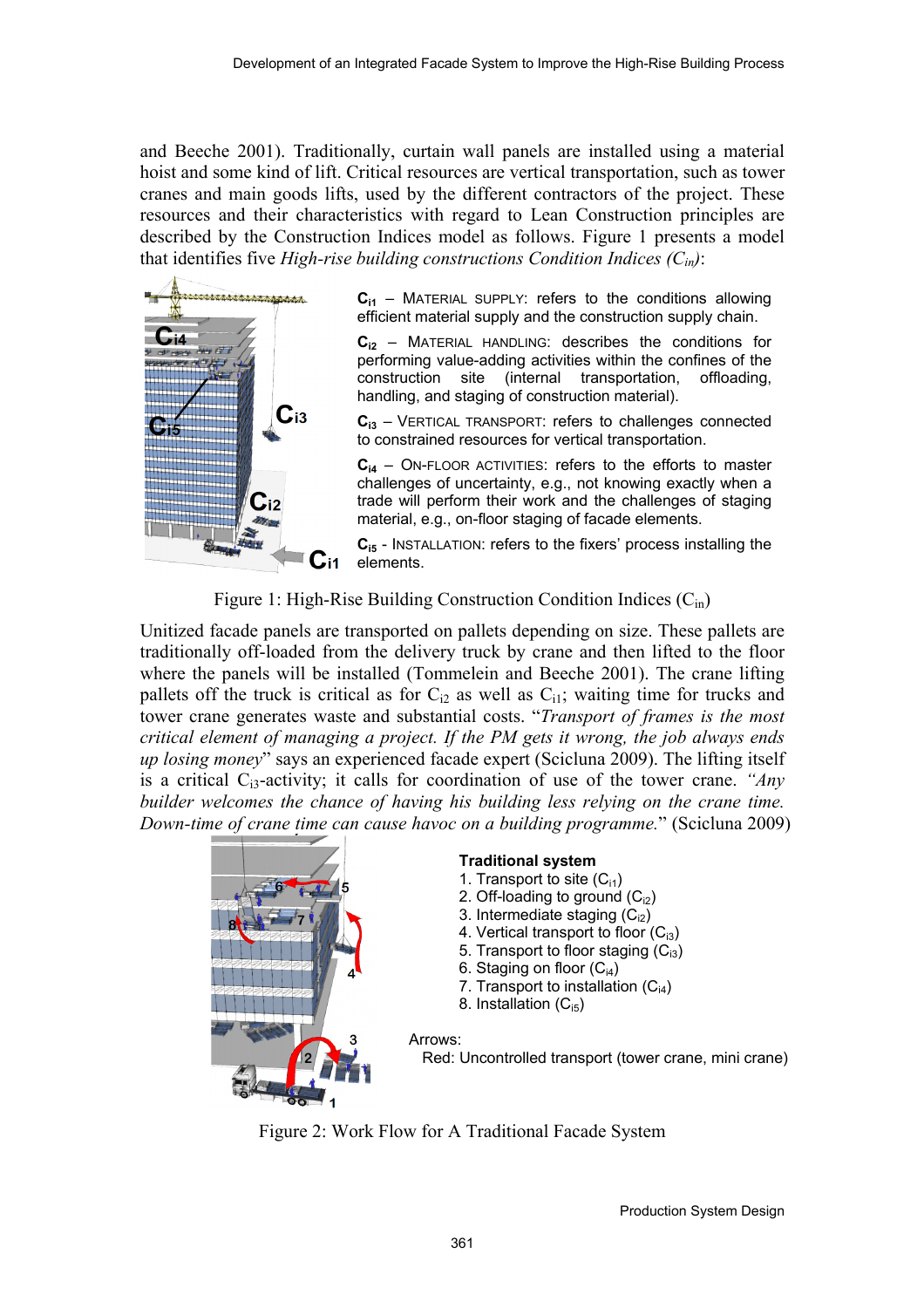The on-floor staging of panels is a major  $C_{i4}$  challenge, since staged panels occupy space on each floor that must be left unobstructed by other trades, and the installers need working room to handle each panel at the edge of the floor when lifting it in place (Tommelein and Beeche 2001). The positioning of panels on the floors is also critical and requires detailed instructions from the structural designer; as the physical structure must be able to support the weights of the pallets. Limited early strength of concrete and re-shores limiting floor access are important Ci4 aspects.

Tommelein and Beeche (2001) describe an innovative system for handling and installing exterior cladding. By de-coupling the cladding installation from other trades, lead times and costs can be reduced<sup>5</sup>. The general contractor on Trump World Tower recognized the benefits of de-coupling the cladding system installation from other work by giving \$200,000 to the specialty contractor as an incentive for them to not use a tower crane but instead use the so-called Beeche System (Tommelein and Beeche 2001). In the Beeche system, panels are moved laterally to their installation point using a monorail system, which is attached to the building's columns and wraps around the building perimeter. The monorail was supposed to be reinstalled every  $15<sup>th</sup>$ story but the general contractor wanted to reinstall it more frequently, which increased the setup time. (Tommelein and Beeche 2001)



Figure 3: Work Flow for the Beeche System

Regarding damage on facade elements, industry practitioners estimate that 5-7 % of glass elements get damaged throughout installation of a glass facade. Building the Trump World Tower the percentage of damages was reduced to  $0.32\%$ <sup>6</sup>, according to calculations from Tommelein and Beeche (2001). The Beeche system results in flexibility (e.g.,  $C_{i3}$ ) and schedule acceleration ( $C_{i4}$ ). Due to the increased productivity, it appears according to Tommelein and Beeche (2001) that the project finished months before scheduled time.

On-site activities relating to facade installation should be reduced as much as possible in the supply chain  $(C_{i1})$ : they should take place in the controlled environment of a factory, instead of the uncontrolled environment on the building site.

l

<sup>5</sup> Nova, 2001

 $6$  0.32 % was measured when 80% of the facade was installed.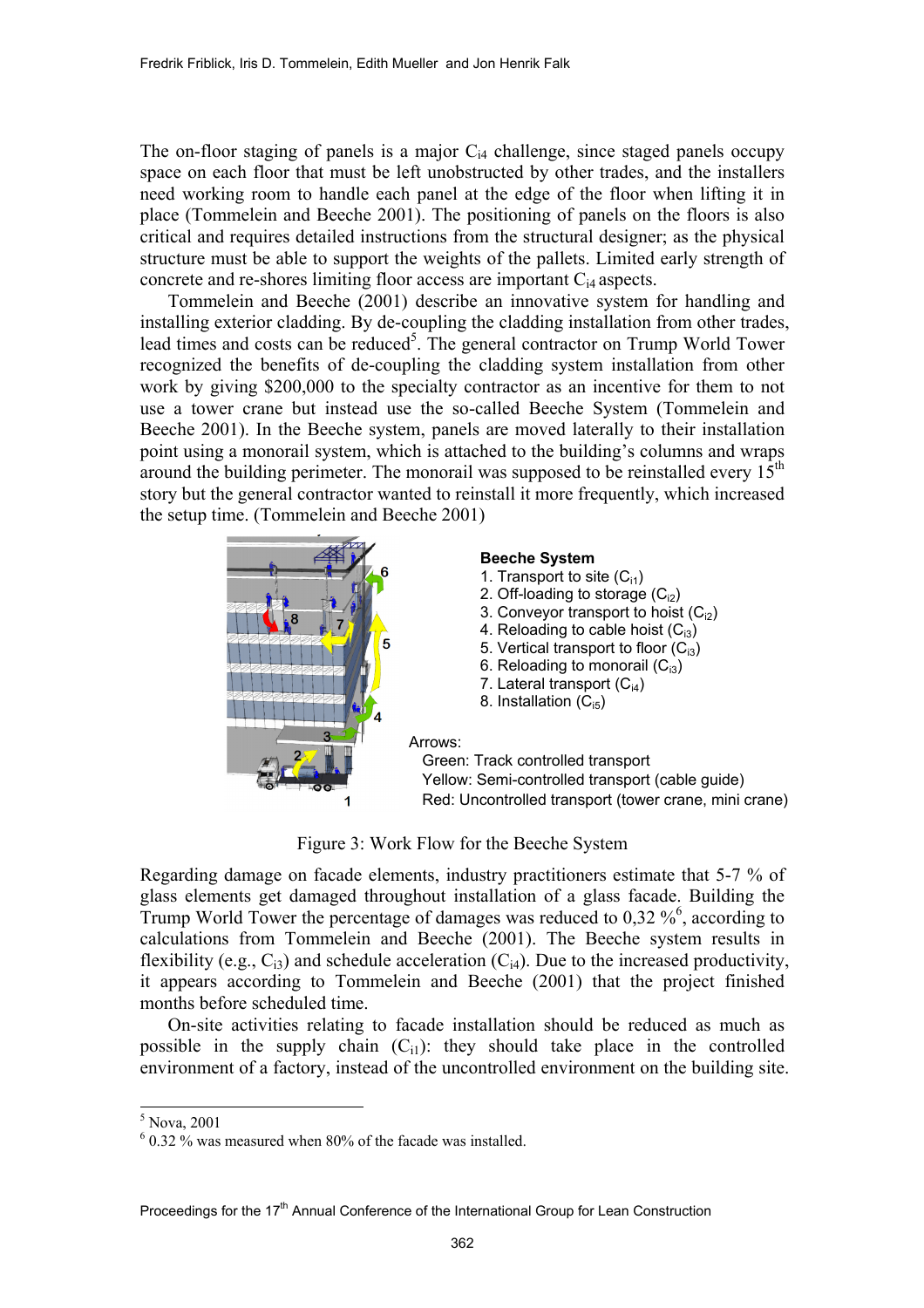Façade product development efforts therefore have focused on prefabrication, performing as much assembly as possible before the facade elements arrive on site, avoiding impact of weather conditions during installation and benefiting from regular and timely delivery of required components. (Eisele and Kloft 2003).

# **INTEGRATED FACADE SYSTEM FOR HIGH-RISE BUILDINGS**

*Brunkeberg Industriutveckling AB*, is in the process of developing a patented facade system, *the BI System* (henceforth referred to as the integrated system) that enables an efficient process for facade installation. The system comprises techniques for material handling, installation, and maintenance that illustrate the use of lean construction practices. Lean thinking has been used to master challenges in the construction process, recognizing the aforementioned problems in high-rise buildings such as chain reactions of delay. The system aims to control the material flow and - as an additional feature - incorporates equipment for facade installation to serve future maintenance as a permanent part of the building.

By design, the system allows for waste reduction in the building process: facade installation is decoupled, and can thus progress separately from other trades' work, while itself proceeding in a continuous flow process (e.g., Womack and Jones 2002). Various kinds of waste are reduced, for example:

- *Inventory* No on-floor staging  $(C_{i4})$  will be needed since facade elements are transported via the system directly to the elements' installation positions or to their dedicated staging area, thereby not affecting space on the ground or inside the building.
- *Transportation* On-site transport will be minimized by lifting the facade elements directly from the truck onto the system and forwarding them to their installation positions, without any interim on-floor staging. This avoids internal transportation.
- *Waiting* Installing the facade system independently of the site crane and hoist, and freeing up floor space area for others, reduces the waiting time for the facade installers and for other contractors.
- *Defects* Risks of damaging the facade elements will be reduced given that no on-ground or on-floor staging is necessary and that there is full control over on-site transports using fully integrated equipment.
- *Motion* The system will have equipment that handles the material flow through the whole process; from factory to installation point. Thereby, contractors will not be subject to unnecessary handling or reliance on potentially unsuitable lifts.

The system is intended for large curtain wall facades and has integrated support for optimized logistics as well as optimized installation and maintenance according to the principles of lean construction. It is an innovative system designed to enable decoupling of the facade installation process from other site activities. De-coupling of interacting trades has been the driver in this system's product development process in order to meet  $C_{i4}$  challenges and reduce the usual uncertainties encountered during the traditional high-rise building process.

Installation of the facade no longer has to depend on previous activities, for example, facade installation could proceed from the exterior independently from, e.g.,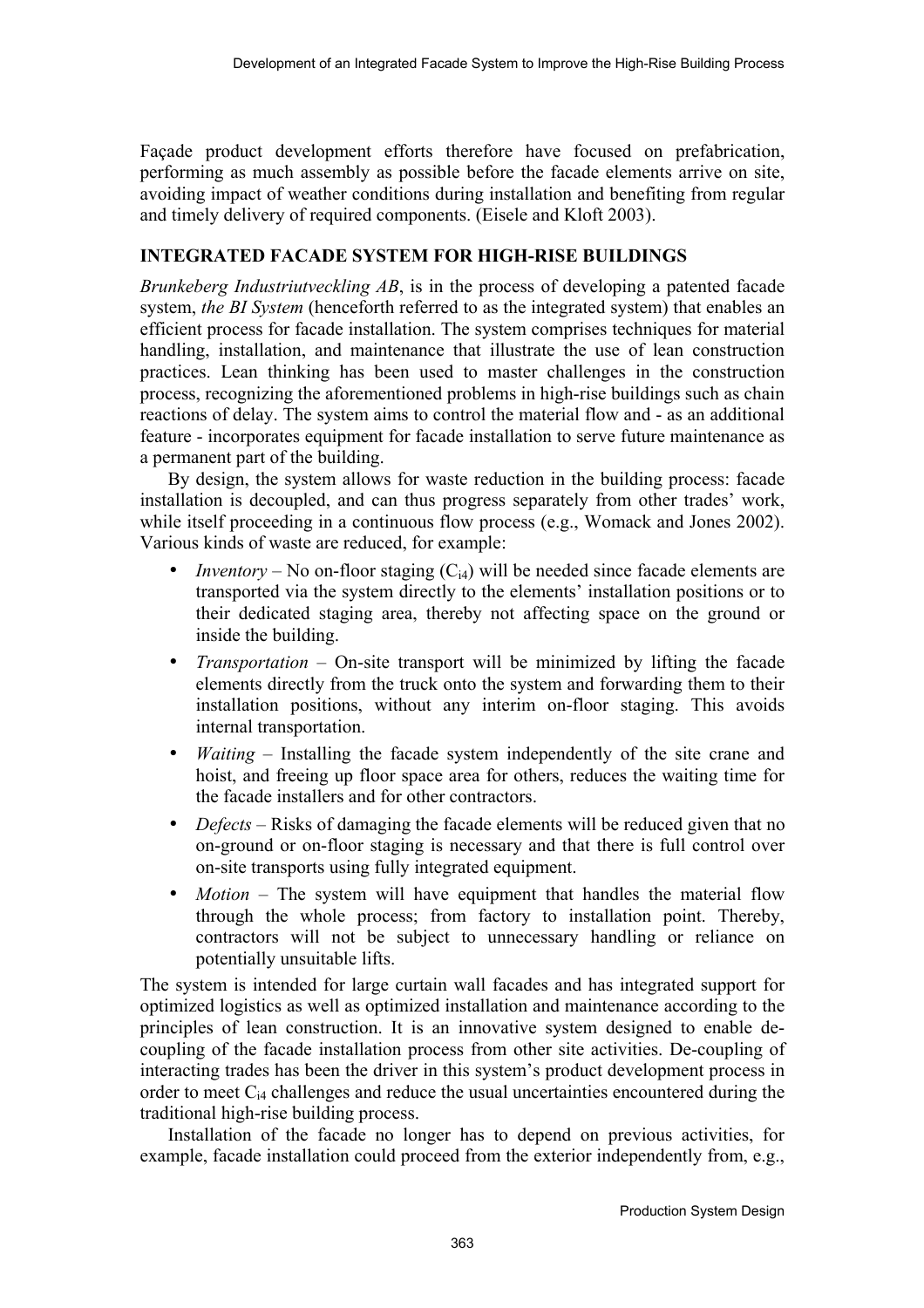the early strength of concrete, re-shoring, and waiting for lifts or other trades. The system is installed from the building's exterior, requiring only minimal on-floor work, thereby allowing other contractors on site to use the space inside the building. The system allows the edge protection at the perimeter of the floor slabs to remain in place during panel installation, thereby improving site safety. Also, the system handles all the facade panels' transportation, which means that the facade contractor is virtually independent of the site's common shared cranes and building hoists, making the cladding installation independent of  $C_{i3}$  aspects.



Figure 4: Work Flow for the Integrated System

## **COMPONENTS AND SUBSYSTEMS OF THE INTEGRATED SYSTEM**

*Vertical profiles* - Vertical profiles are designed to fulfil a dual function: they act as support for the facade panels and as guides in the transport system during installation and later maintenance of the facade.

*Adaptor* - An adaptor profile enables the use of any proprietary curtain walling system with the new installation system.

*Conveyor System (for lateral handling of facade elements)* - A conveyor system , mounted onto the building frame on all sides, serves as a temporary system for lateral handling of facade panels during the installation. The conveyor system consists of equipment for unloading facade panels from the delivery truck, staging of facade panels (if desired) in a staging area, lateral transport of facade panels from the staging area to the appropriate wall section, and reloading of the facade panels for vertical transport to the installation position in the facade.

*Hoisting device* - The hoisting device is a flexible and compact crane on wheels. In transport mode, it will be moved manually between wall sections. In operation mode, it will be anchored to the floor and the ceiling with for example a hydraulic shore. The hoisting device will also be used to move the facade panel lift between different wall sections on the floor.

*Panel lift* - A facade panel lift runs along the vertical profiles. The lift is suspended and moved vertically with the hoisting device that is positioned above the floor where facade elements are being installed.

*Staging dev*ice - A staging device is provided for external access if desired. It has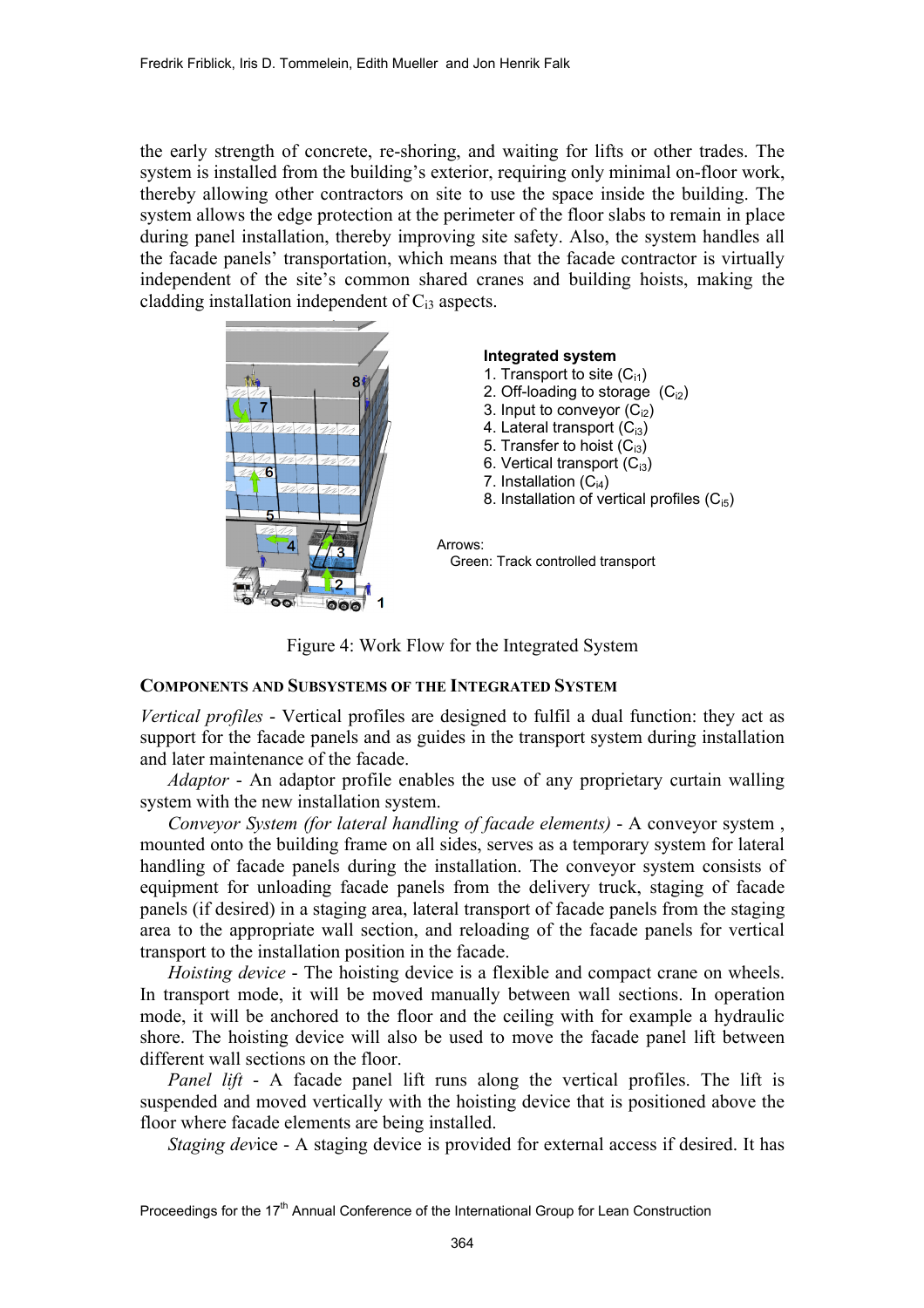vertical guides sliding in the vertical profiles and it is lockable at any level. The staging functions as a safe working platform. It can also be equipped with weather protection. Options: The vertical rails create a permanent support system for exterior solar shading, advertising banners, and for other future new technology applications.

*Trucks* - Specially adopted trucks will allow direct connection for offloading to the conveyor system upon arrival on site.

## **CASE STUDY**

A reference group of consulting engineers<sup>7</sup>, specialized in curtain walling design, compiled detailed information about cost drivers and challenges for a high-rise reference building, relative to which the advantages of the integrated installation system are assessed. In addition, two high-rise buildings<sup>8</sup> in Sweden have been studied in order to simulate the use of an integrated installation system. Site engineers and site managers identified factors and criteria to consider when choosing a cladding system for the construction of high-rise buildings, and during interviews described workflow and significant features for the erection of the building.

The reference project is an Australian building, 126 Phillip Street in Sydney, designed by Foster and Partners. The building has a geometry that is suitable for an integrated installation system. It was chosen because it was recently built and relevant data for a comparison was made available by the main and facade contractors; Bovis Lend Lease and Permasteelisa.

#### **FACADE INSTALLATION**

The facade installation for the reference building was estimated to require 4 days/floor, but an allowance for inclement weather and disruption of 1 day/floor was added to provide more programme certainty. Installing the facade using an integrated installation system would not require this additional allowance. The industrial process, sliding elements up the exterior of the building, would speed up the installation reducing the time required by 20% just by avoiding this extra allowance.



Figure 5: The Process Path of Elements being Slid Up on to the Building's Exterior

l

<sup>7</sup> Arup Facade Engineering

<sup>&</sup>lt;sup>8</sup> Kista Science Tower in Stockholm, Sweden and Gothia Towers in Gothenburg, Sweden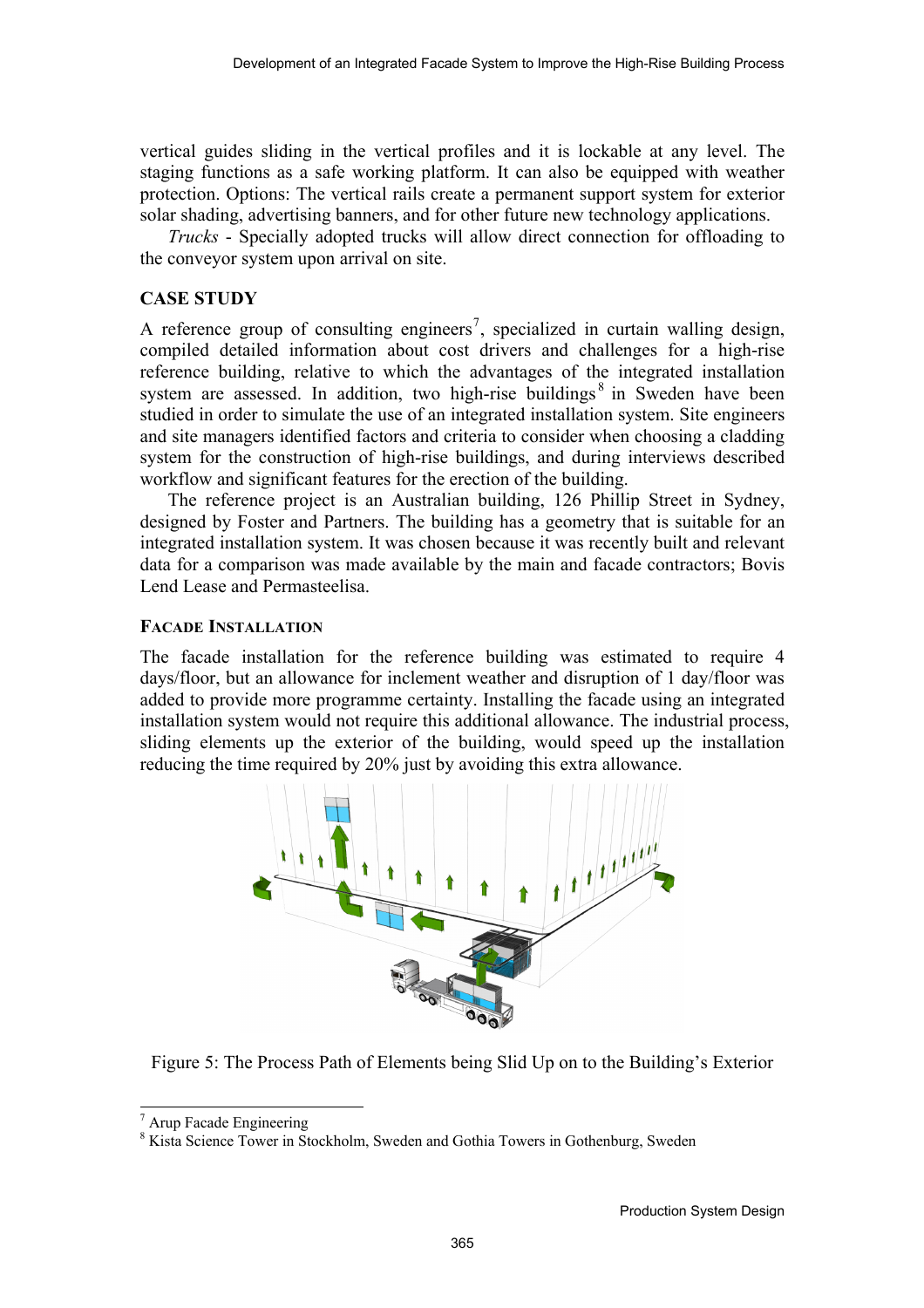The numbers of fixers needed when building with the integrated installation system will be significantly lower than building with a traditional facade system. When building the reference building, 21 fixers were needed throughout the façade installation. Rough calculations show that the number of fixers needed when building with the integrated system could be cut by half, at least. At this moment developers estimate the number of fixers needed at nine, or possible even fewer.

A preliminary calculation comparing the reference building's overall facade cost with the integrated installation system's has been carried out. This calculation indicates that the reference building would have benefit by using an integrated installation system saving of around 5 % of the overall facade cost. Labour costs are reduced in comparison to a traditional high-rise building. However, material costs for the building are greater, but not at a rate letting the total facade costs exceed the reference building's facade cost. Further detailed studies will be conducted, investigating cost drivers and savings. The de-coupling benefits of avoiding chain reactions of delays for other trades have not been taken into consideration in the comparison of facade costs above. Building trade delays are costly, so builders work hard to avoid them. For example, the cost of delay for the Australian reference building was estimated to be \$114,000/ week excluding any contractual penalties for late completion, even though the facade installation started at the beginning of the good weather season.

# **DISCUSSION**

The case study suggests that there would be a clear time and hence cost advantage in using an integrated installation system instead of a traditional one. Such a system could further be designed to provide safe external maintenance access and easy installation of additional features at a later stage in the building's life.

#### **ADVANTAGES WITH AN INTEGRATED INSTALLATION SYSTEM**

Comparison of the integrated installation system and the reference building reveals several advantages listed in order of importance:

1. *De-coupling* - The system would enable the whole construction process to be efficient by de-coupling the curtain wall erection from other trades, decreasing the risk of delays. By being able to perform activities in parallel, the project's total duration will be reduced. Time buffers would not be necessary to the normal extent considering that contractors are not depending on each other's work being performed. Continuous flow when installing the panels reduces the need for stock piling on site that is typically needed to compensate for fluctuating demand and to avoid stock-outs. This results in the supply of material to the building site  $(C_{i1})$  being controlled more easily. When Tommelein and Beeche (2001) presented the Beeche system, they emphasized that only minimal space on each floor is required for installation, leaving other contractors' work undisturbed, reducing all contractors' waiting time. This is a great advantage enabling de-coupling, which also is achieved with the integrated installation system.

2. *Control of the material flow*  $(C_{i1-5})$  - The integrated installation system is unique in the way that it handles the facade panels from the factory, through all the stages of transport and to its final position on the building. Beeche and Tommelein (2001) presented the advantage of enabling the facade contractor to schedule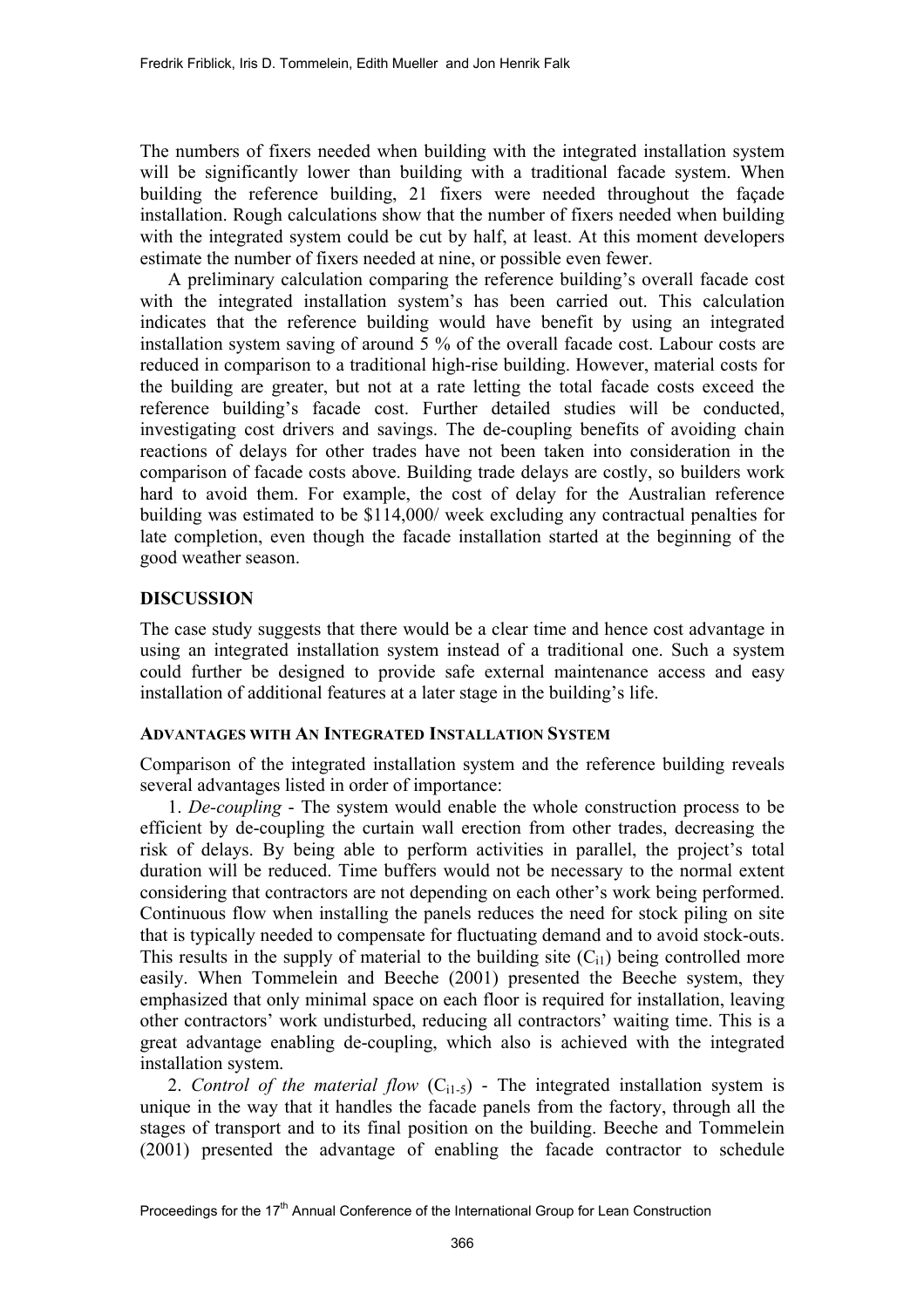deliveries of material, without taking other contractors' work or equipment into consideration. The integrated system equally allows the facade contractor to do so, delivering just-in-time and independently of crane availability. For the Beeche system, Tommelein and Beeche (2001) estimated savings around \$226,000, not using the crane when installing the facade of the Trump World Tower.

3. *No need for on-floor staging* (Ci4) - Storing facade elements on respective floor is a problem because it prevents access for other contractors, creating delays. Avoidance of interim storage and minimization of handling reduce the risk of damaging the panels and other contractors' material.

4. *Large facade elements* - A reason for choosing a unitized facade system over a stick system is the possible degree of prefabrication. Prefabrication reduces the need for site work, increasing quality through manufacturing in a controlled factory environment. Increasing element size is often limited by handling and transport issues and facade panels are seldom manufactured in sizes larger than  $10 \text{ m}^2$ . The integrated installation system enables safe and speedy installation of large panels.

5. *Less sensitive to wind* - In general, installation of the facade is sensitive to wind and might have to be put on hold when it is too windy. According to the site manager at Gothia Towers, time buffers are used in the installation programming to ensure that the overall programme is maintained. The integrated installation system solves this particular problem by permanently guiding the facade panels in static tracks rather than relying on swinging cables. Traditional curtain wall methods normally use facade element sizes with a width around 1.2-1.5 m, which suits on-floor traditional methods. With the integrated installation system, considerably larger facade panels can be installed without requiring a tower crane.

6. *Less transport* - Figure 6 shows the environmental advantages with the integrated system's transport solution. The bars present the facades metric length capacity for each truckload.



Figure 6: Capacity/ Truckload (Facade Length m)

# **RISKS TO CONSIDER**

*1. Handling and transportation of large facade elements -* There are challenges to be met when handling large prefabricated elements, both in the factory and during transportation. Trucks are constrained by weight and maximum height limits due to tunnels and bridges. Special trucks with lowered floor like flat-liners used for other large prefabricated elements would be needed in order not to exceed height limitations.

2. *Disturbances from other contractors* - There is a risk that other contractors disturb the facade installation. For example, deliveries of elements require access to site near the facade, so that the elements can be offloaded via the conveyor system.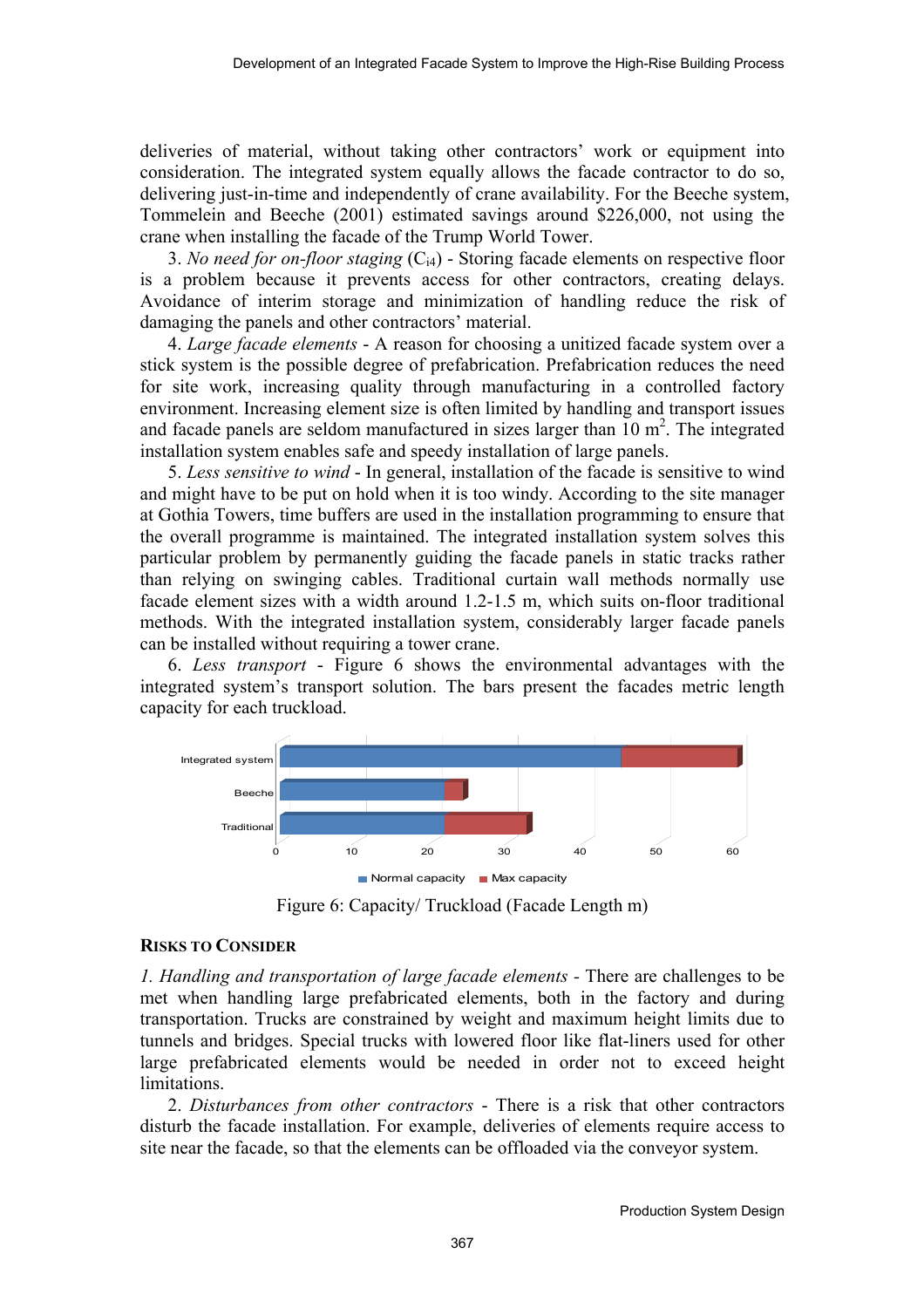3. *Only one way for transporting panels* - There is only one way to transport the panels on the conveyor system and within the vertical rails and no alternative means of attachment are built into the panels. If components or subsystems break down this may cause delays.

## COMPARISON OF CONDITION INDICES (C<sub>In</sub>)

Generally, high-rise buildings struggle with problems during facade installation. Indications show that the integrated system may alleviate such problems. Table 1 reflects the authors' assessment of the (1) traditional facade system relying on a tower crane, (2) the Beeche System, and (3) the integrated system, with regards to the five condition indices. The table visualizes significant differences that can be created by applying lean principles to the facade installation. The integrated system's advantages can have significant impact, which means a more efficient installation process.

|                                                                                                 | <b>Traditional system</b>                    |                                           |                                |                                                |                          | <b>Beeche System</b>                       |                                         |                                             |                                                |                              | <b>Integrated System</b>                     |                                        |                                            |                                                          |                                   |
|-------------------------------------------------------------------------------------------------|----------------------------------------------|-------------------------------------------|--------------------------------|------------------------------------------------|--------------------------|--------------------------------------------|-----------------------------------------|---------------------------------------------|------------------------------------------------|------------------------------|----------------------------------------------|----------------------------------------|--------------------------------------------|----------------------------------------------------------|-----------------------------------|
| No compliance<br>Some compliance<br>$+$<br>Good compliance<br>$^{++}$<br><b>Advantage areas</b> | <b>Alddns</b><br>(C <sub>il</sub> ) Material | handling<br>Material<br>(C <sub>i</sub> ) | transport<br>Vertical<br>$G_3$ | activities<br>floor<br>Minimal<br>$C_{\rm i4}$ | Installation<br>$C_{i5}$ | <b>Alddns</b><br>Material<br>$\widehat{G}$ | handling<br>Material<br>C <sub>12</sub> | transport<br>Vertical<br>$\widehat{C}_{i3}$ | activities<br>floor<br>Minimal<br>$C_{\rm id}$ | Installation<br>$\rm C_{i5}$ | <b>Alddns</b><br>(C <sub>il</sub> ) Material | handling<br>Material<br>C <sub>2</sub> | transport<br>Vertical<br>$\widehat{C}_{i}$ | S<br>activitie<br>floor<br>Minimal<br>$\widehat{C}_{i4}$ | Installation<br>(C <sub>i</sub> ) |
| De-coupling                                                                                     | $^{++}$                                      |                                           |                                |                                                |                          | $^{++}$                                    | $^{++}$                                 | $^{++}$                                     | $^{+}$                                         | $^{++}$                      | $^{++}$                                      | $^{++}$                                | $^{++}$                                    | $^{+}$                                                   | $^{++}$                           |
| Material flow control                                                                           | $^{++}$                                      |                                           |                                |                                                | $^{+}$                   | $^{++}$                                    | $^{++}$                                 | $^{+}$                                      | $^{+}$                                         | $^{++}$                      | $^{++}$                                      | $^{++}$                                | $^{++}$                                    | $^{+}$                                                   | $^{++}$                           |
| Large facade elements                                                                           | $^{++}$                                      | $^{+}$                                    | $^{+}$                         |                                                | $^{+}$                   | $^{++}$                                    | $^{+}$                                  | $^{+}$                                      | $^{+}$                                         | $+$                          | $^{++}$                                      | $^{++}$                                | $^{++}$                                    | $^{++}$                                                  | $^{++}$                           |
| Low wind sensibility                                                                            | $^{++}$                                      | $^{+}$                                    |                                | $^{+}$                                         | $^{+}$                   | $^{++}$                                    | $^{++}$                                 | $^{+}$                                      |                                                | $+$                          | $^{++}$                                      | $^{++}$                                | $^{++}$                                    | $^{++}$                                                  | $^{++}$                           |

Table 1: Comparison of Condition Indices (Cin)

## **INVESTMENT COSTS**

Having carried out preliminary calculations, investment costs for the integrated system are approximately the same as for a traditional system, possibly a few percentages lower. The integrated system though, has major advantages such as less variety in planned activities, less overproduction, less risks, and a higher safety in productivity which are factors that enable reduction of the total contract cost.

# **CONCLUSION**

Glass facade system developers put a lot of effort into developing designs that meet compliances with technical regulations and restrictions. Holistic lean approaches to meet known challenges such as coordination of resources have been few. This integrated system offers an example of innovation guided by lean construction principles. The de-coupling of the cladding installation from other trades enables reduced dependencies between trades, and is an efficient tool to harness uncertainty and variability in the construction process in combination with innovative materials handling. The system could be seen as an important step towards an industrial approach to high-rise building.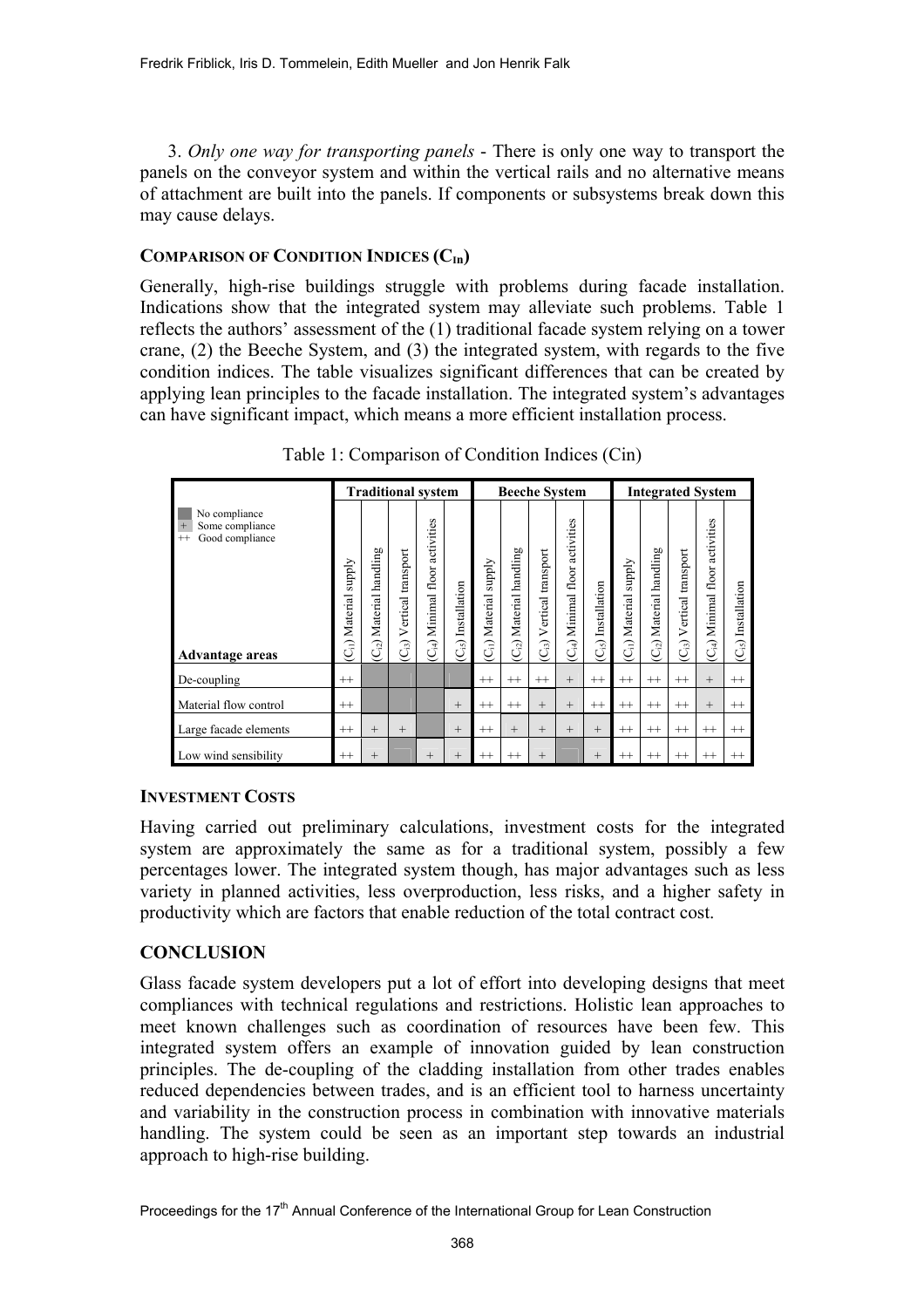## **REFERENCES**

- Alarcon, L. (editor) (1997). "Lean Construction", A.A. Balkema, Rotterdam, The Netherlands, 497 pp.
- Ballard, G. and Tommelein, I.D. (1999). "Aiming for Continuous Flow", LCI White Paper-3, Lean Construction Institute, March 5.
- Crichton, C. (1966). "Interdependence and uncertainty. A study of the building industry", Tavistock institute, Tavistock Pubs, London, UK, 83 pp.
- Eisele, J and Kloft, E (2003). "High-Rise Manual typology and design, construction and technology", Birkhäuser, Basel, Switzerland
- Forsberg, A. and Saukkoriipi, L. (2007) "Measurement of waste and productivity in relation to lean thinking", Proc.  $15<sup>th</sup>$  Ann. Conf. of the International Group for Lean Construction (IGLC-15), 18-20 July, Michigan, USA.
- Friblick, F (2000). "Supply chain management in the construction industry opportunity or utopia?", Department of Industrial Management and Logistics, Lund Univ., Lund, Sweden.
- Goldratt, E. M. (1997) "Critical Chain", North River Press.
- Howell, G., Laufer, A., and Ballard, G. (1993). "Interaction between Subcycles: One Key to Improved Methods" J. Constr. Engrg. and Mgmt., ASCE, New York, NY, 119 (4) 714-728.
- Howell, G (1999). "What is Lean Construction 1999?" Proc.  $7<sup>th</sup>$  Ann. Conf. of the International Group for Lean Construction (IGLC-7), 26-28 July, Berkley, California, USA
- Johannesson, P. (2009) Personal communication, site manager when building Gothia Towers, Peab, Gothenburg, Sweden. 2009.03.05
- Koskela, L (1992). "Application of new production philosophy to construction" Tech. Rep. No 72, CIFE, Stanford, California
- Mueller, Edith, Personal communication, Arup Façade Engineering, London, 2009.03
- Nova (2001). "Beeche Exterior Cladding Installation System for High-rise Buildings", Nova Award Nomination 2001-27, Construction Innovation Forum, Ann Arbor, MI, www.cif.org and http://www.cif.org/Nom2001/Win01.htm visited 4/1/01.
- Sacks, R., and Goldin, M. (2007). "Lean management model for construction of highrise apartment buildings." J. Constr. Engrg. and Mgmt., ASCE,133 (5), 374-384.
- Scicluna, Joe, Senior Façade Specialist, Arup Façade Engineering, Australia, 2009.03 Lundin, Tord and Eken, Erik (2009). Personal communication, project manager and head of technical platforms when building Kista Science Tower, NCC, Sweden, 2009.03.06
- Tommelein, I.D. and Beeche, G. (2001). "De-coupling Exterior Cladding Installation from Interior Trades: A Case Study." Proc.  $9<sup>th</sup>$  Ann. Conf. of the International Group for Lean Construction (IGLC-9), 6-8 August, Singapore.
- Tommelein, I, D., Riley, D., and Howell, G.A (1999). "Parade Game: Impact of work flow variability on trade performance" J. Constr. Engrg. and Mgmt., ASCE, 125 (5) 304-310.
- Tsao, C.Y. Cynthia and Tommelein I.D. (2001). "Integrated product-process development by a light fixture manufacturer", Proc. 9<sup>th</sup> Ann. Conf. of the International Group for Lean Construction (IGLC-9), 6-8 August, Singapore.

Womack, J. P., Jones, D.T. (1996) "Lean Thinking" Free press, New York, NY, USA Womack, J. P., Jones, D.T. (2002) "Seeing the whole: mapping the extended value